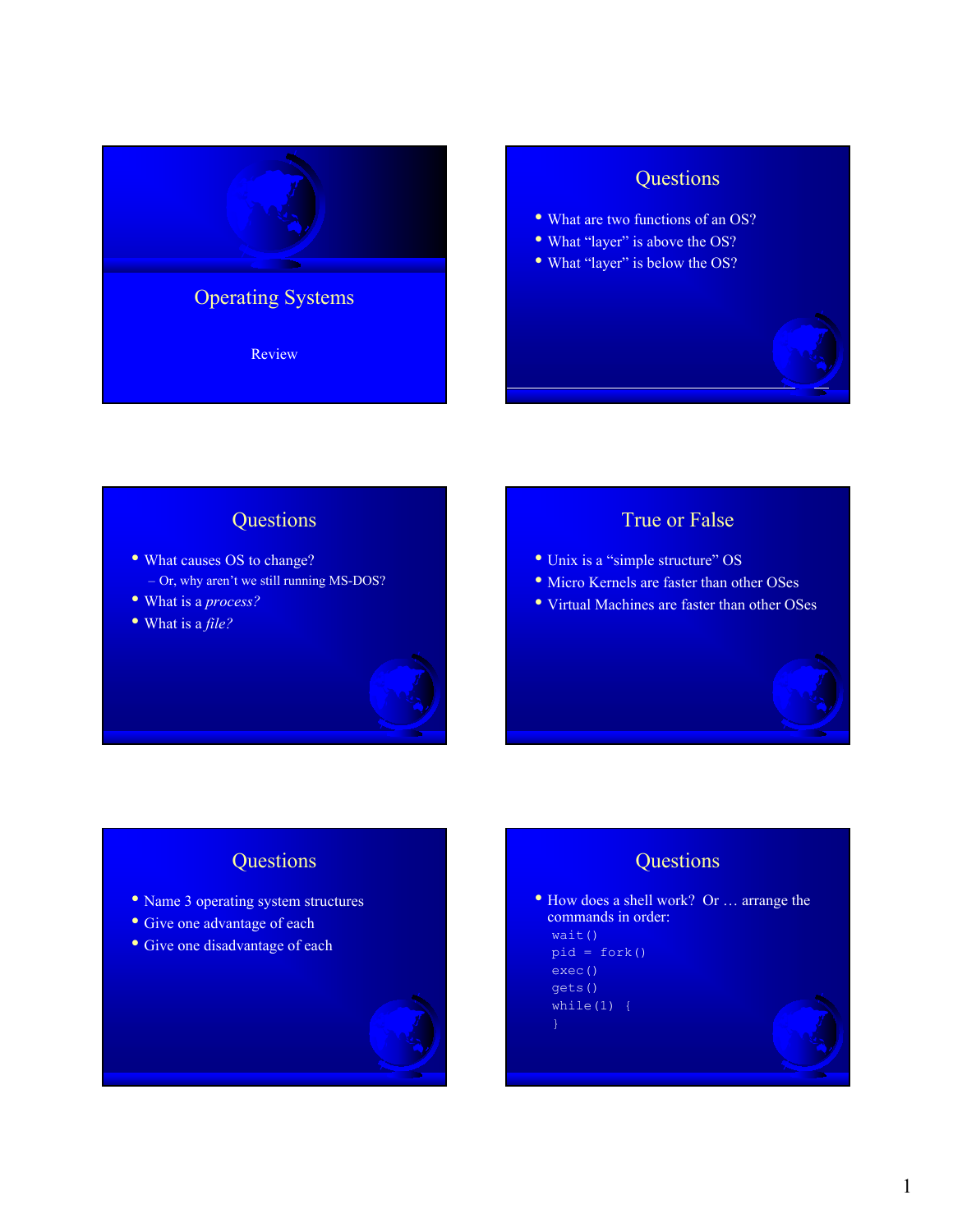## Review

- What is a PCB?
- Usually the PCB is in OS memory only. Assume we put the PCB into a processes address space. What problems might this cause?



#### Review

- List steps that occur during *interrupt*
- True or False:
	- Context switch times happen every 5-10 seconds
	- Most processes have long CPU burst times

#### Review

- What is (average) waiting time?
- Explain how SJF works
- True or False:
	- FCFS is optimal in terms of avg waiting time
	- Most processes are CPU bound
	- The shorter the time quantum, the better

## **Ouestions**

• How does Windows NT/2000 avoid process starvation?

## Possible Outputs?

#### int main() { int \*num, shm\_id shm  $id =$  shmget(502) num =  $(int * )$  shmat(shm id) fork()  $*num = *num + 1$ printf("%d\n", \*num) (Assume shm is 0 when first Created)

## Review

- What is a "race condition"?
- What are 3 properties necessary for a correct "critical region" solution?
- What is Peterson's Solution?

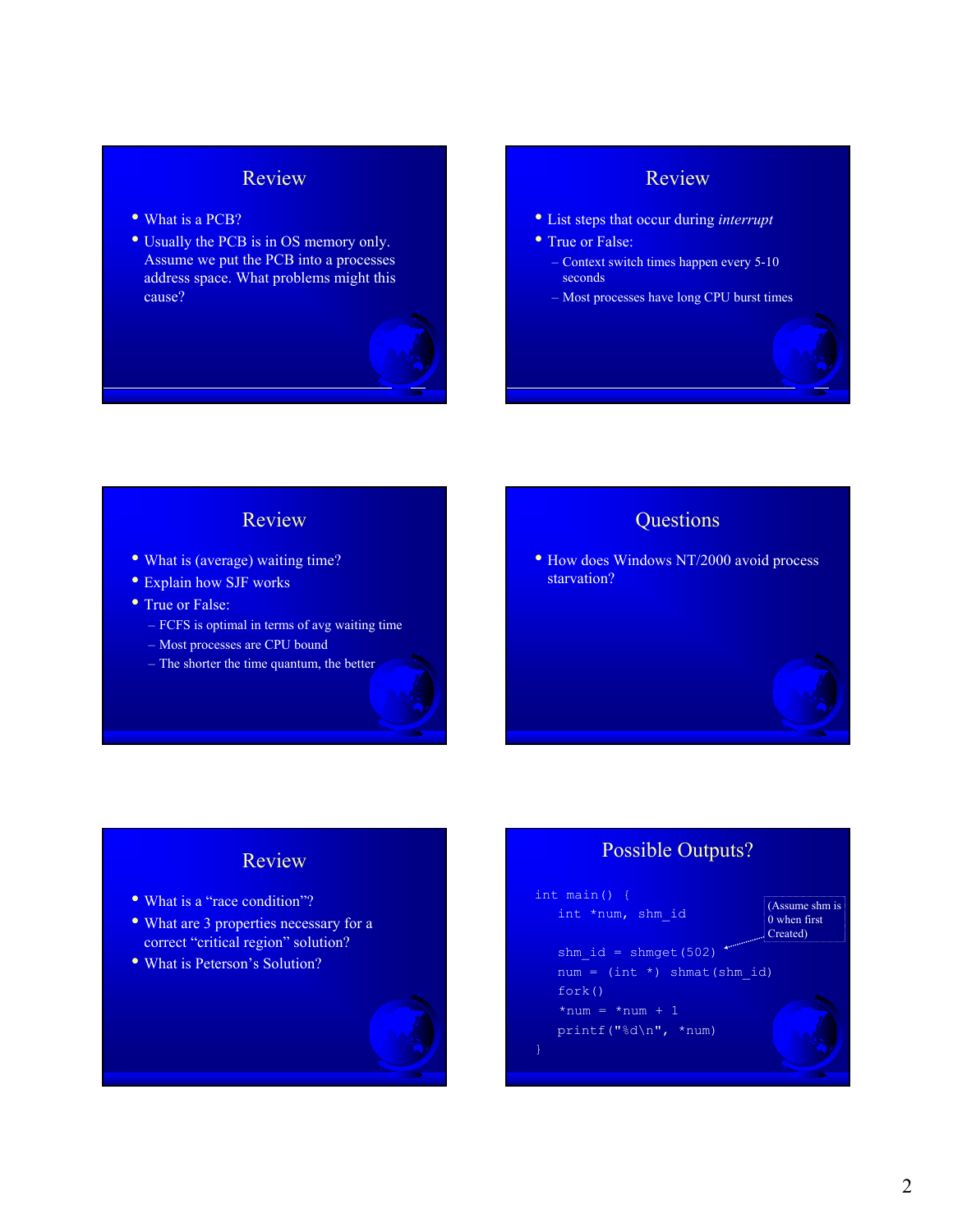## Possible Outputs?

```
int num = 0;int main() { 
fork();
num = num + 1printf("%d\n", *num)
```
What if fork() was spawn()?

### Review

- What does *Test\_and\_Set* do?
- What is one major advantage of *semaphores* over the *Test\_and\_Set* or *Peterson's* solution?

#### Review

- What is the Memory Management Unit?
- What is a relocation register?
- What happens to it during a context switch?



#### Review

- What are some of the sections in an object module?
- What are some of the steps that occur during linking?

# Review

- What is internal fragmentation?
- What is external fragmentation?
- What is compaction?



# True or False

- With paging, logical address spaces are contiguous
- With paging, physical address spaces are contiguous
- Paging reduces the size of the possible address space used by a process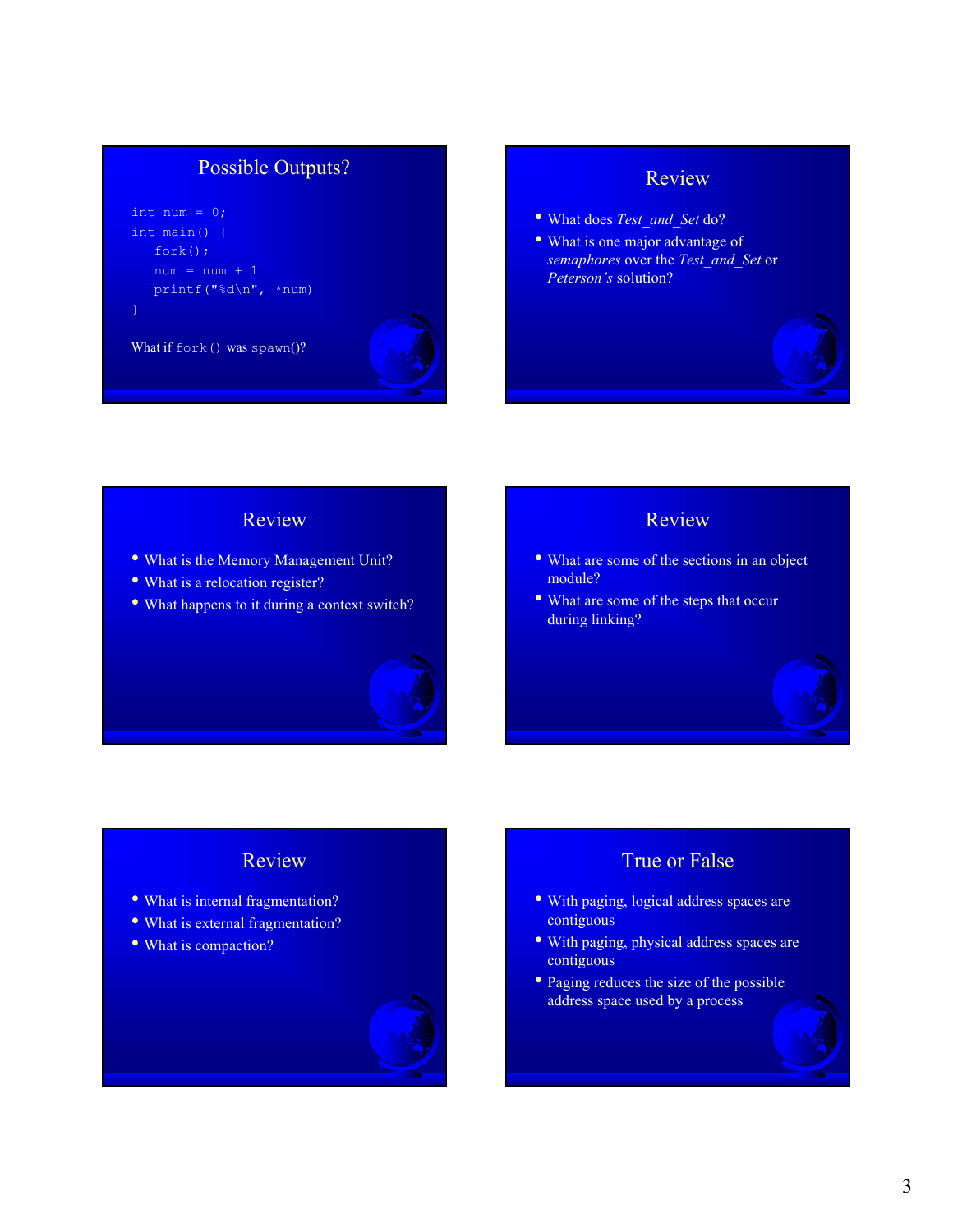## Review

- Does paging have fragmentation? – No? Then why not?
	- Yes? Then what kind?
- What are the overheads associated with paging?



### Review

• What is run-time, dynamic linking?

- **Review**<br>• True or False:
	- a) The logical address space cannot be bigger than the physical address space
	- b) Processes have big address spaces because they always need them
- Demand paging:
	- a) Is unrelated to basic paging
	- b) Brings logical pages into physical memory when requested by a process
	- c) Increases memory requirements for a system
	- d) All of the above
	- e) None of the above

#### Review

- Page faults
	- What is a page fault?
	- What does an OS do during a page fault?
- What is a Page Replacement Algorithm?
	- What is "Belady's Anomaly"?
	- How does the Optimal algorithm work?
	- How does Enhanced Second Chance work?
- What is thrashing?

6 7 2

– How do we fix it?

#### Review

- What is a file descriptor?
	- What information must it contain?
	- What information might it contain?